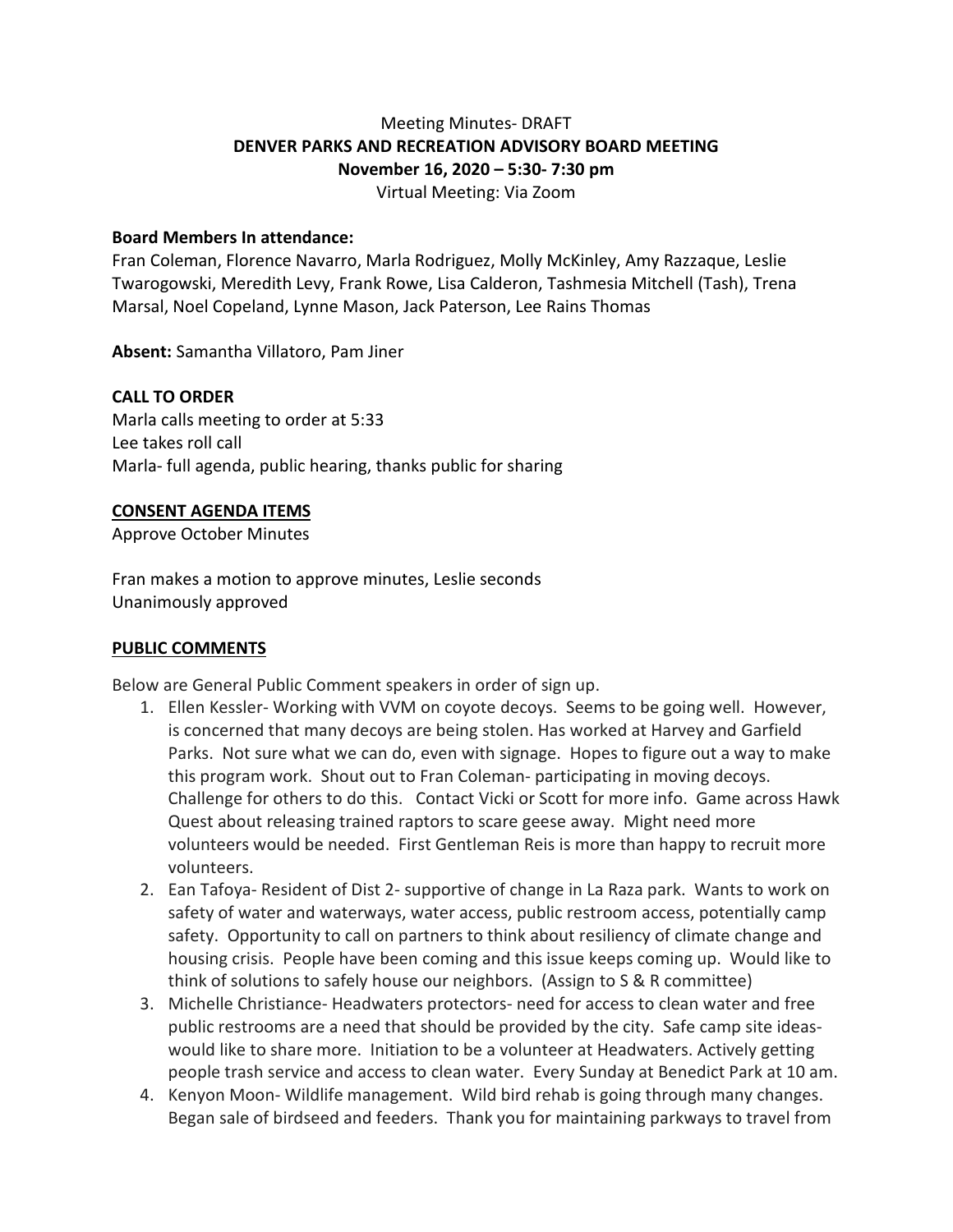one place to another. Thanks to the board for making the changes necessary to adjust how we handle wildlife.

### **PRAB COMMITTEE REPORTS**

Lee shared word cloud from the equity session with PRAB on 11/10. Reminder to take survey and sign up for 1 on 1 meeting with Marla. Will use time at December meeting to review data collected and formulate plans for 2021.



## **Outreach Committee- Lisa**

No formal meeting.

Updates: Attended budget committee, urged a more robust process, advocates for PRAB doing more than a white paper, but advocating for certain priorities. Ex- Councilperson Kniech to advocate for restrooms to say open.

Renaming- would like the board to take a more active role. Ex- renaming spaces that historically were neighborhoods of color (Rhino for example).

Would like to see more connection from PRAB to committees.

Update about golf course- have not received a formal answer as far as PRAB members having a seat at that table.

Councilperson DeBaca- Advocates that neighborhood groups would be able to choose their own representatives and not be appointed.

Echoing- urge to have parks and rec take amore active approach for the housing crisis. Parks and Rec could be a leader. All agencies should be part. SOS (safe outdoor spaces)

## **Operations- Leslie**

Intersection has come up with outreach committee- the amount of time surveys are out. Like for strategic acquisition plan, sometimes small, sometimes bigger. Sometimes such a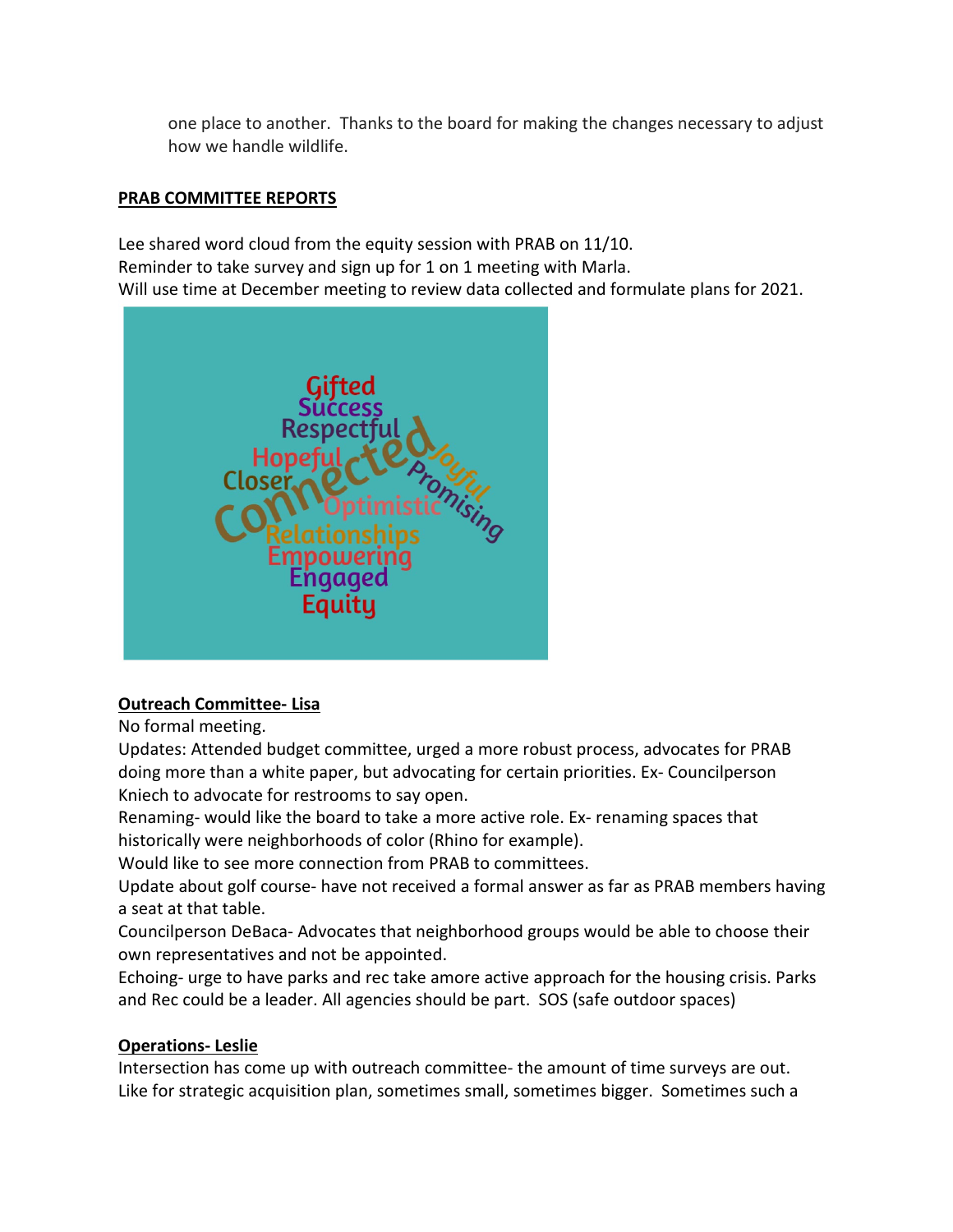short amount of time, not enough time for true outreach. Would like to set a policy for how long surveys should be open. Frank has more to share later.

### **Planning – Meredith**

Has meeting on 11/17. Surveys open- unable to attend Cool Park or Congress Park- open and available to watch. Get in touch with [Meredithprab@gmail.com](mailto:Meredithprab@gmail.com) for more info on surveys Sunken gardens master plan Strategic acquisition survey – through 11/30 Sanderson gulch survey Gathering feedback from the community

### **Sustainability and Resiliency- Fran**

Pesticides report- alarming what possible effects could occur. Were able to take time to learn about DPR's use of pesticides and learn from outside experts: from Public- Courtney Dewinter Sandra Macdonald- Another report to share what the EPA regulations exist

Feeling more educated about how things are being done.

Florence- was very informative to have multiple perspectives. To bring awareness of how we use pesticides in DPR. Safety was first and foremost when any pesticides are used in DPR.

Marla- committees are a work in progress and we are still finding out how we can all understand more. Has made a list of some topics that we need to discuss together. Will follow up with committee chairs to take the lead.

## **EXECUTIVE DIRECTOR'S REPORT**

#### **Executive Director's Report PRAB November 16, 2020**

### **1. Budget Update**

The 2021 budget was passed by City Council on November  $9$ <sup>\*</sup>. The Mayor agreed to one change in the budget prior to the vote to provide full funding for existing restrooms in parks and to fully fund the annual contract for portable restrooms to meet needs in other parks throughout the city.

### **2. COVID Update**

The gradual reopening of recreation centers for indoor fitness has been postponed due to rising COVID positivity rates at least through the end of the year and possibly longer. We continue to operate 18 meal sites, four Learning Labs to support DPS students for remote learning and have also identified four sites to provide for temporary shelter during the winter.

### **3. Wheeled Devices and Alcohol Policies**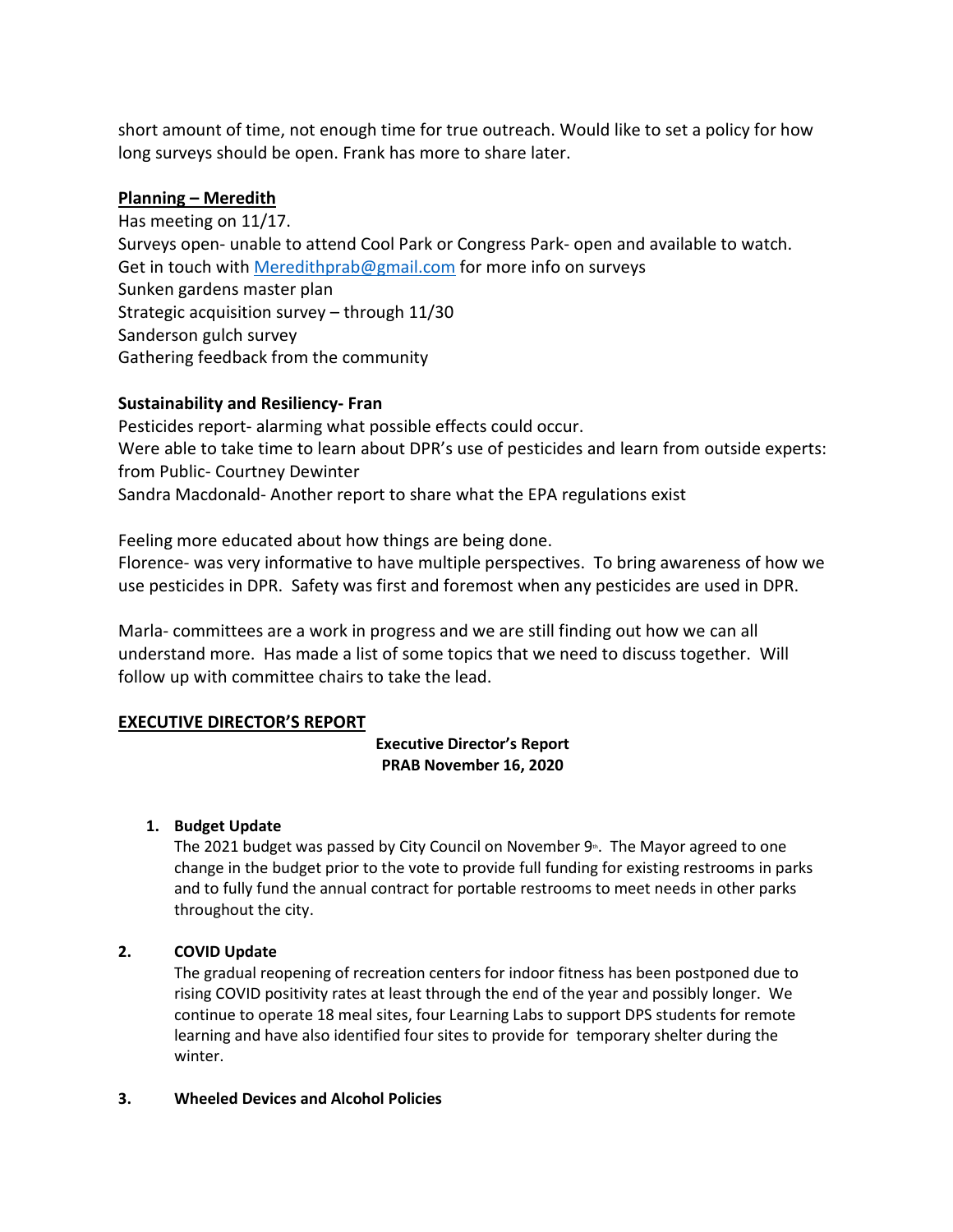The Alcohol policy that PRAB recommended adopting in the October meeting after the public hearing will be signed this week and published before becoming effective on January 1, 2021. Regarding the Wheeled Devices policy, we are conducting further research on some issues that were raised during the public hearing to determine whether further changes may be needed. We will keep PRAB posted on any significant changes that may be proposed.

#### **Response to questions/issues:**

- 1. Public restrooms, access to water The Planning division is working on a restroom masterplan update and look forward to working with the PRAB committee on these issues.
- 2. Housing the City's leader on housing issues is HOST. DPR works collaboratively with that agency on areas where we might be able to play a role – temporary emergency shelters in recreation centers, for example, or access to facilities for showers. As it relates to camping or residential uses in parks, the Charter and ordinances are quite clear – they are not a "park purpose" and are not allowed in designated parks. Legal department can elaborate if needed.
- 3. Survey time frames There are many factors to consider including project timelines, survey scope, survey targets, digital access, etc. We will have staff from Planning and Community Outreach follow up with Operations and Outreach Committees on when and how surveys are conducted.
- 4. Non-designated open space The Designation Committee has been briefed in the past and has worked with the information about the different types of open spaces on which DPR may play a role. Their analysis of this data is what has led to several rounds of designation in the past three years or so. It is time to do another briefing to help newer PRAB members understand these open space characteristics and provide input into the designation process. Land that is owned by DPR is treated the same way as a designated park and a policy could certainly be developed to formalize that practice. Land that is not owned by DPR is governed by the agreements that are in place between DPR and the entity that owns the land. These vary in scope and complexity.
- 5. Park Hill Golf Course Stakeholder process As I mentioned before, an open application process is underway that seeks diverse representation and prioritizes nearby residents and businesses. There are no pre-designated positions on the group. I also indicated that I favor and will advocate for a PRAB member to be a part of the Stakeholder group. However, this is not a unilateral decision, but a collaborative one with Community Planning and Development.

### **PUBLIC HEARING:**

Councilwoman Sandoval- thank you for your service. Have a brief report to share the context and process. Naomi Grunditz- council aide. \*Power point included

1912- became a no name park- plans for pool, playground, picnic structure 1931- Columbus – Northside playground renaming sponsored by councilperson Rededication to La Raza park in the 1970's. 1981- Traumatic event Powerful term in the Chicano community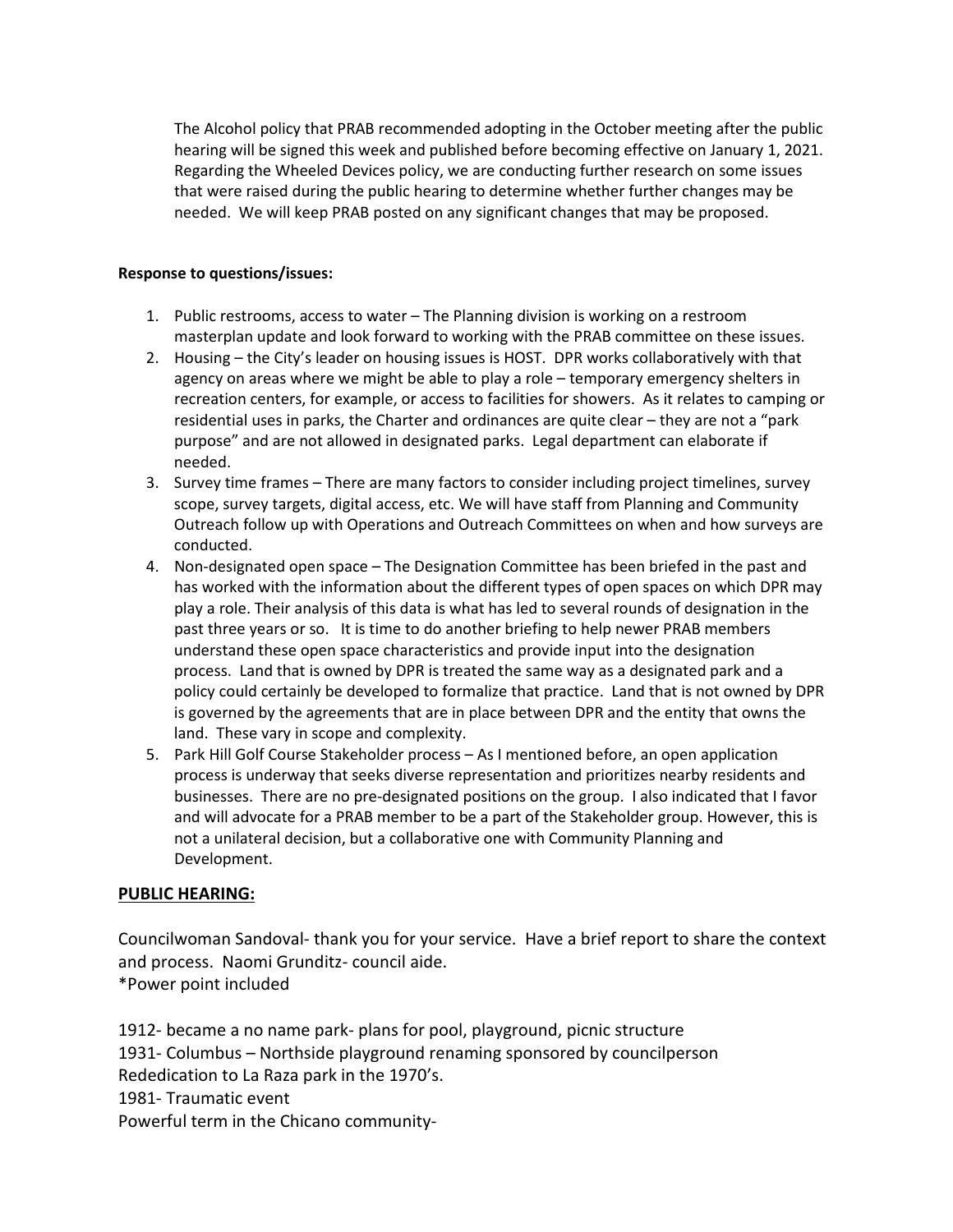Fran- correction on the screen Cesar Chavez and Corky Gonzales (Slide 3)

Park Renaming: Columbus Park to La Raza Park. Public comments:

1. Richard Sabell

Against. Until tonight, there is a disparity between Italian American and Latino American. No legitimate reason to change the name. Would like to suggest another name that honors Italian contributions.

2. Cameron Blevins

Dist. 1- lives near park. Professor on US history. Changing name, removing statues does not mean we are not erasing history. Not history, but what type of community do we want to have today? What do we value?

3. Charles M Prignano

Against. Retired air force officer. Thanks board. 150 cities and landmarks bear his name. Asking if we intended to rename all of these? Would like to have suggest a compromise- La Raza Columbiana.

4. Tim Hernandez

For. Grew up on the northside, used the park for years. Need to understand that we begin to die when no one remembers our name. La Raza recognizes the importance of the name. This is for Chicanos. La Raza is for all people.

5. Thomas Medlin

Resident. Has noticed the sad state of the park- vandalism, etc. Attempt to rename park seems to be the latest fad. Would ask for respect to this park and keep it nice.

6. Arturo M Rodriguez

For. Retired Chicano studies professor. Organizer of original La Raza Park renaming in 1970. Park sits on native land, must look at this from the experience of native people. Will always be La Raza Park.

7. Rudy Gonzales

For. Executive director of Servicios de la raza. Wants to give credit to many who came before. La Raza is a humanitarian term- the people. Preserves culture and history in that area. Culture preservation in a gentrifying neighborhood.

8. Luis Vasquez

Not present

9. Nita Jo Gonzales

For. Need to value the truth. Honor the history. National uprising makes this a most important decision.

10. Rep. Serena Gonzales-Gutierrez (House District 4)

For. Memories of using the park for generations. 1971- community renamed this park La Raza. For the first time this year, we celebrated Mother Cabrini Day.

11. Lorenzo Ramirez

For. Painted a mural at the park in the late 70's. Memories of working there. The park is a community park and needs to be named La Raza.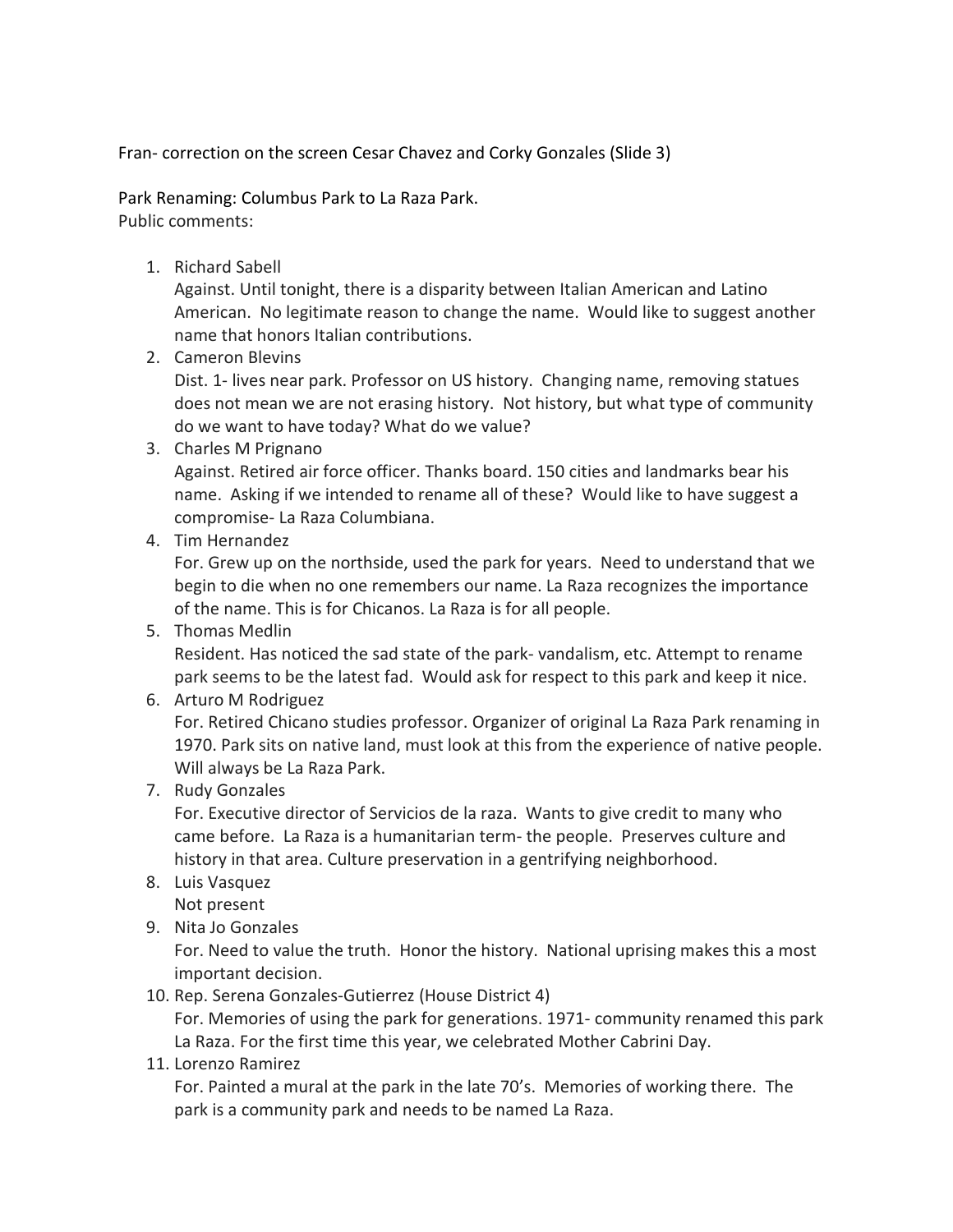## 12. Sonrisa Lucero

For. Should be areas where we celebrate history and the culture of the neighborhoods where they are. Wants a name that respects the people that are in the community. Has always been La Raza park and continues to be a cultural center.

13. Rene Millard-Chacon

For. Spirit of the sun. Sacred space. Wants to make sure we can give this park the name it deserves. Moral imperative to make this change. Transform the spaces and places that we need to.

14. Sky Roosevelt- Morris

For. White mountain apache nation. 4 winds American Indian council. Vital to change the name. Imperative that our youth sees that things can change and La Raza park is a good example. Indigenous people first- La Raza. Opportunity to change the narrative.

Sandoval- we are naming this park what the community already calls this. Several parks in the north are un-named. To honor this community, this is La Raza Park. 46<sup>th</sup> and Pecos has an un-named park.

Florence- Has the paperwork been processed and turned in?

Happy- Yes, all requirements have been met.

Amy- Wants to make sure that people leave with a sense of healing? Specifically marginalized communities.

Sandoval- We are all living through intergenerational trauma and we are somewhat living through it again. In normal times, I would like to go to the park. Will explore options for creating spaces for healing by the time it reaches city council.

Happy- with no further questions- Formally close hearing to rename Columbus Park. Florence- grew up in North Denver. Wants to thank all the speakers who joined us tonight. This park brings back memories about the name of this park. Generations have called this La Raza Park.

PRAB members dialogue and share in favor of renaming.

Noel- Glad to know the important role that this park has had on so many lives. Remarkable that this small park has embodied the culture of this community. This is not a new idea, decades old. We are just affirming the name that has been used for years.

Lynne- Grew up on the northside, 3<sup>rd</sup> generation Italian American. Want to take the time to honor everyone's story. Specifically, to honor all those who came before us. The land that we are on.

Fran- 100% support the renaming. The landmarks around the city with Hispanic names have all been hard fought.

Lisa- Raised on Northside as well. This park has always been La Raza park. Recognition of our humanity and history. Recognize the moment we are in with the intersection with BLM movement. Parks access is an equalizer, we need to change this name.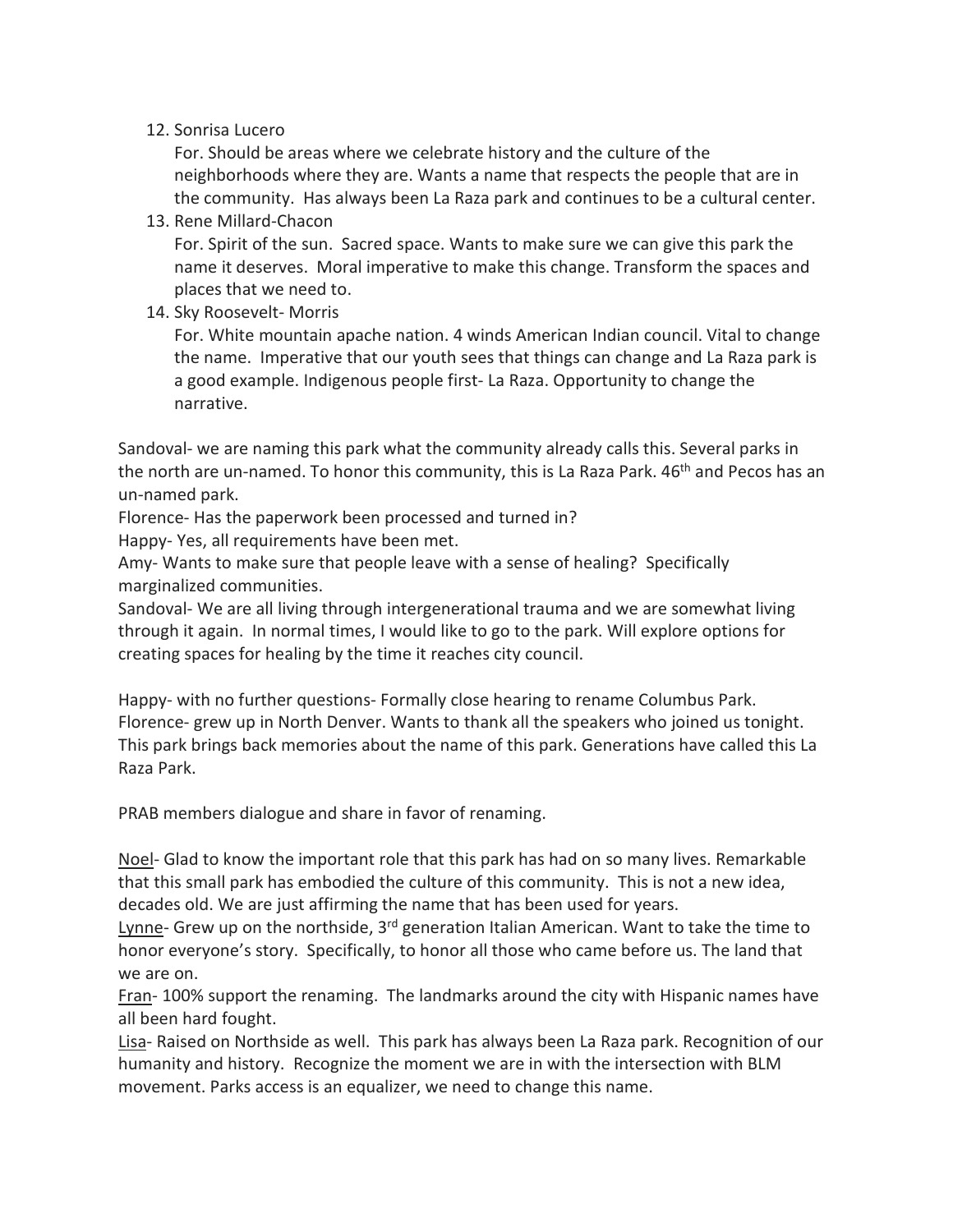Leslie- Reviews that CW Sandoval has met all the requirements. Want to think about the in person events that need to happen in general for renaming. Wants to be considerate as we name a park after a person, we need to think about what kind of influence that person has had on the community. Thanks Councilperson Sandoval for bringing this up.

Frank- Supports the renaming and wants to thank everyone for thoughtful comments. Trena- can relate to the struggle and can hear the passion and pain. When we think of naming, I think of honor.

Molly- echo what has been said. The name La Raza is a moving concept and space.

Amy- Gratitude for all speakers. The need for greater unity across the community.

Tash- Echo appreciation. Good sign that we can have such a respectful dialogue. Will be voting in favor.

Marla- gratitude for the process and would like to find a way to honor the contributions of all communities. Not a change, just a formality for what has already been.

Lee- shares support for name change.

Fran makes motion to call to vote. Then Leslie seconds.

Unanimous approval of name change.

# **OTHER ITEMS**

Park Designations – Round 12

\*Power point included (from Scott Gillmore)

Scott- This board is one of the only boards that was established with the city.

City Park Golf Course land, realized that almost 50 acres was not designated. Transferred to city in late 1956, was an oversight that it was not designated. Working on designating it now. Un-named park

Martinez Park addition-

 $1<sup>st</sup>$  creek park- new park

1<sup>st</sup> creek village open space- can take trail from here

Cherry creek open space, through Mile High Flood Control district

Meredith- where to get more info about Cherry Creek open space?

Scott- will put in contact with Cincere

Noel- this puts the protection of non-transferability. Has the department considered how to protect open spaces, even if they can't be designated? Agreements in place?

Scott- in some cases- Corp of engineers is an example. Hard to dictate how land is used when private ownership.

Noel- But how about a policy? Larger picture about safeguards that would ensure those open spaces endure.

Scott- Little by little, we have to acquire more land. (Platte Farm open space)

Leslie- echo a concern- what we are not designating in future years. Should we build into those agreements a safeguard for the public. Public wants to know that the private owned not designated park will be protected.

Happy- will use the acquisition plan and strategy. Example- open space at DIA, public rights of way- technically part of DOTI, but overseen by DPR.